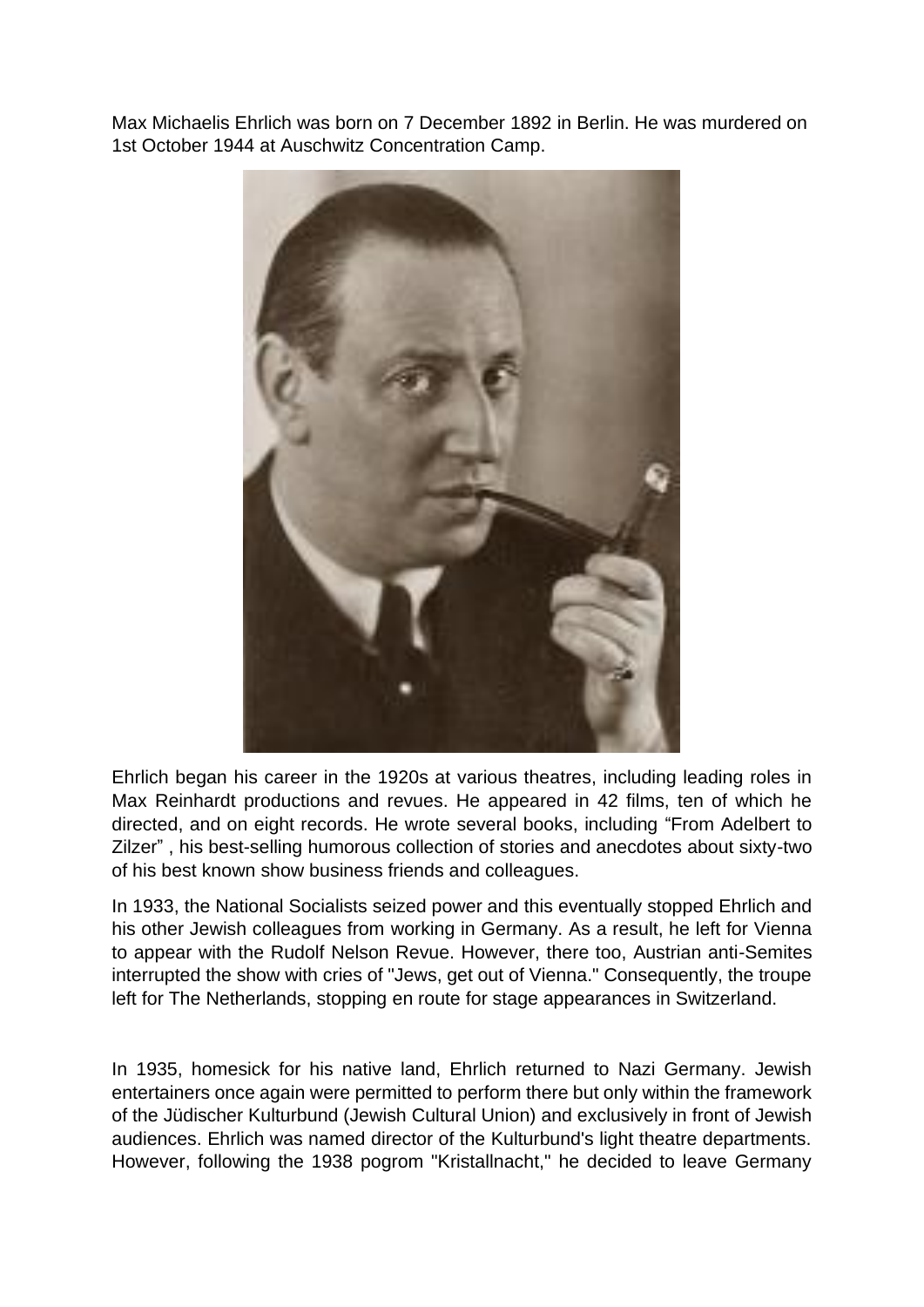definitively. Both of his farewell performances immediately sold out, so that a third presentation on 2 April 1939 was added. Here, in front of a full house of fans, calling out their affection and encouragement, Ehrlich made his final appearance in Germany.

Subsequently, he returned to the Netherlands once again and joined Willy Rosen's "Theater der Prominenten" (Theatre of Celebrities), until 1943. Following the German Invasion, Ehrlich like so many of his colleagues, was imprisoned in the Westerbork concentration camp. While at Westerbork, Willy Rosen and Erich Ziegler created "Camp Westerbork Theatre Group," with Ehrlich as Artistic Director. This cabaret troupe during its eighteen-month existence staged six major theatre productions, all within the camp's confines. A majority of the actors were famous Jewish show business personalities; prominent artists from Berlin and Vienna, such as Camilla Spira, and Kurt Gerron; or well-known Dutch performers, like Esther Philipse, Jetty Cantor, and Johnny & Jones. The group's total involvement over its life, counted 61 members, including a full team of musicians, dancers, choreographers, artists, tailors, and make-up, lighting, and other technicians, as well as stagehands. The Kommandant spared no expense, passes were issued allowing detainees to travel out of the camp to source materials.

Most of the shows, written by Willy Rosen, combined elements of revue and cabaret songs and sketches. On one occasion, the program included a revue-operetta, Ludmilla, or Corpses Everywhere, written by Rosen. It was a production whose theme sadly was a premonition of the actors' and other prisoners' fate. While some scenes were implicitly critical, of course, the Theatre Group at no time produced openly political cabaret or directly attacked the Nazi regime. To do so would have violated the most fundamental condition for the troupe's and its members' survival, as life in Westerbork was dominated by the persistent threat of deportation on the next transport to an unknown but deeply feared fate in the East. The Theatre Group, of necessity, limited itself to entertaining its audiences and to momentarily distracting them from the surrounding horrors. But in so doing, it also gave their captive audiences renewed hope and the courage to face an otherwise unbearable existence. It was however not without its critics amongst the detainees.

Doubtlessly, this artistic activity provided the means for everyone concerned, audiences and actors alike, to retain a small measure of humanity, to free their minds, momentarily, from the tragedy of daily life and nourish the illusion of survival.

During the summer of 1944, increasing numbers of transports carried Westerbork's prisoners and group members, to the extermination camps in the East. Of 105,205 camp inmates transported, only 2,197 survived transportation with a further 876 remaining behind in the camp when it was liberated. In the last-but-one transport to leave Westerbork, on 4 September 1944, XXIV/7 Ehrlich was number 151 on the list of victims, with 9 other members of the Cabaret. Of the group, 20 were sent first to Theresienstadt. Ehrlich and most of the Group members on the train stayed there for nearly a month but on 29<sup>th</sup> October 1944, Ehrlich and 4 others including Willy Rosen were sent to Auschwitz on train El, Ehrlich was number 789. Ehrlich and Rosen were all gassed upon arrival. There is not any evidence to support the claim that Ehrlich was recognized upon arrival and told to tell a humorous story, before he was shot.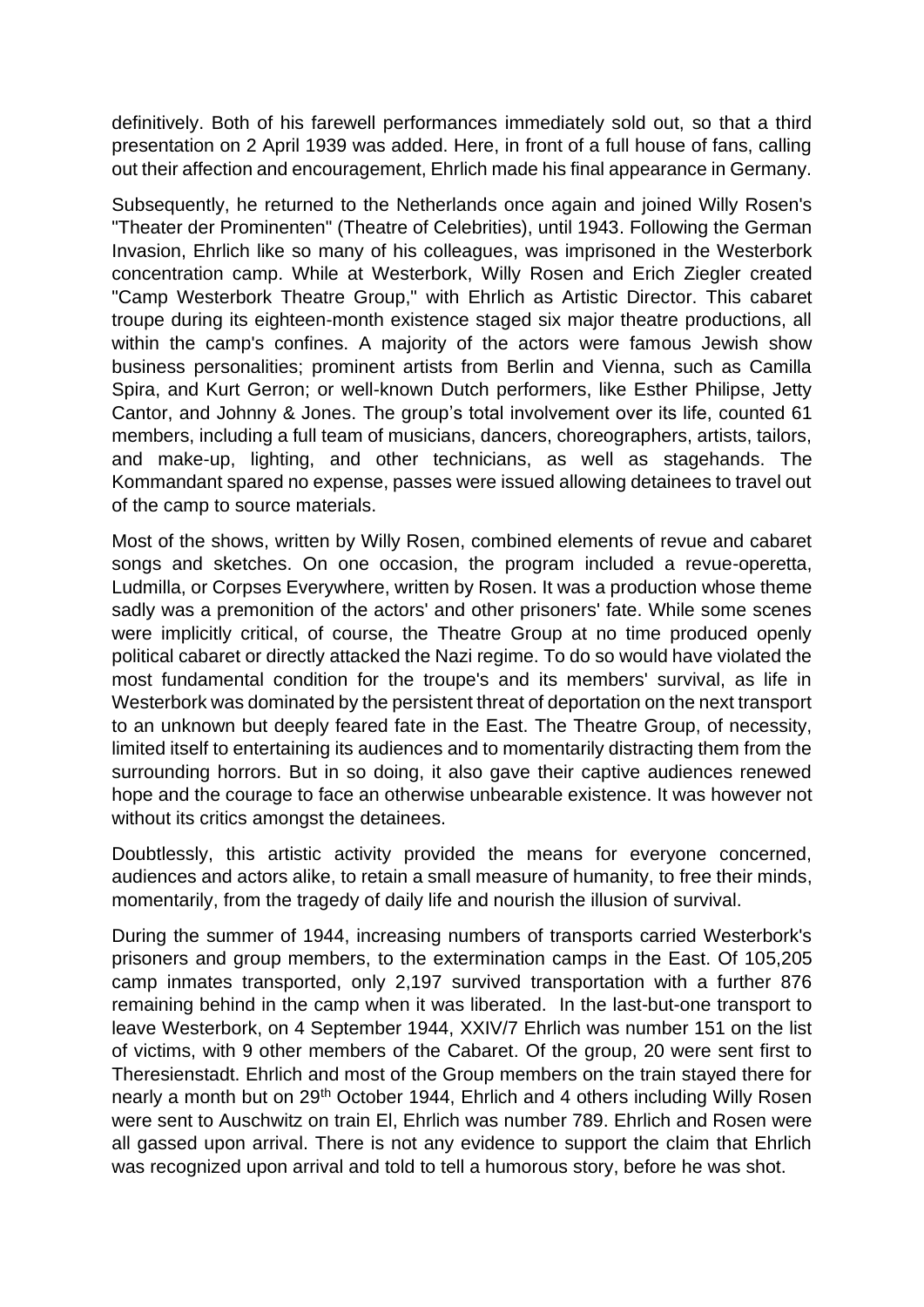

18 Members of the group survived the war, 12 of the cast and 7 of the backstage crew. Louis de Wijz was able to sing most of Willy's songs for Francesco Lotorro who then wrote them down, over 60 years later. Nothing remains of the scripts or music. Paper was put to other very mundane uses. A memorial concert was held at the Minerva Pavilion on May 18th 1947, shortly before the death of Erich Ziegler, entitled "Text und Musik von Willy Rosen", consisting of 26 scenes. It was performed by: Dora Paulsen, Alfons Fink, Carlo Reni and Erich Ziegler.

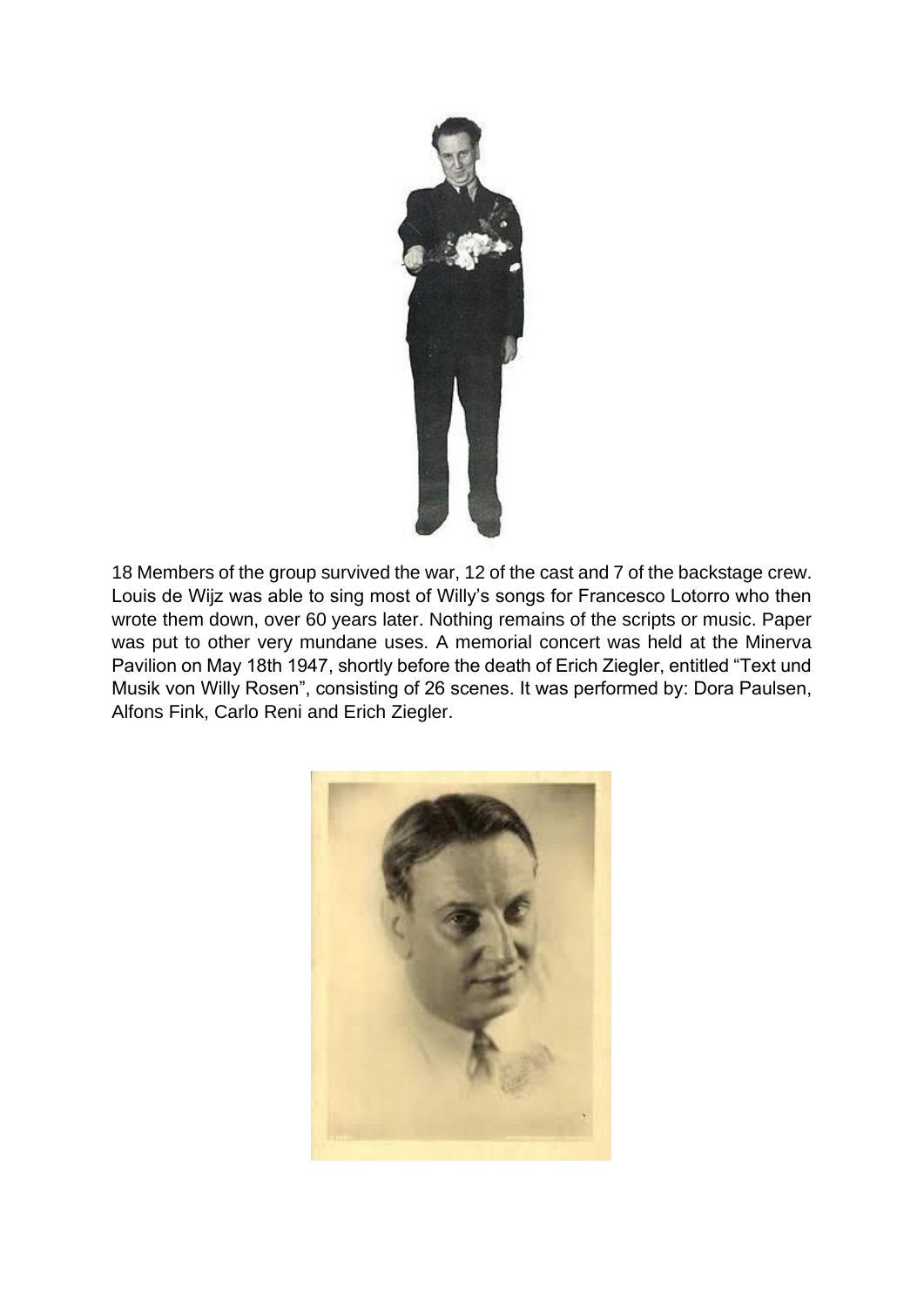Darsteller, wenn nicht anders angegeben:

- 1926: In der Heimat, da gibt's ein Wiedersehn!
- 1927: Familientag im Hause Prellstein
- 1927: Es zogen drei Burschen…/ Drei Seelen und ein Gedanke Zwischentitel
- 1928: Mascottchen Zwischentitel
- 1928: Liebfraumilch
- 1928: In Werder blühen die Bäume Zwischentitel
- 1928: Ihr dunkler Punkt
- 1928: Fräulein Chauffeur Zwischentitel
- 1928: Flitterwochen Drehbuch, Darsteller
- 1928: Ein kleiner Vorschuß auf die Seligkeit Drehbuch
- 1928: Die tolle Komteß Drehbuch, Zwischentitel, Darsteller
- 1928: Die blaue Maus
- 1928: Die Wochenendbraut Zwischentitel
- 1928: Das Haus ohne Männer Zwischentitel
- 1929: Meineid
- 1928: Der schwarze Domino
- 1928: Wien, du Stadt der Lieder Drehbuch, Darsteller
- 1930: Susanne macht Ordnung
- 1930: [Hokuspokus](https://youtu.be/7l55m27qAJk)
- 1930: [Die vom Rummelplatz](https://youtu.be/grYBfx7copQ)
- 1930: Die Marquise von Pompadour
- 1930: Der Tanzhusar
- 1930: Der Korvettenkapitän/Blaue Jungs von der Marine
- 1930: Der Greifer Drehbuch
- 1931: Um eine Nasenlänge
- 1931: Kabarett-Programm Nr. 6 (Kurzfilm)
- 1931: Kabarett-Programm Nr. 2 (Kurzfilm)
- 1931: Goldblondes Mädchen, ich schenk Dir mein Herz Ich bin ja so verliebt…
- 1931: Die schwebende Jungfrau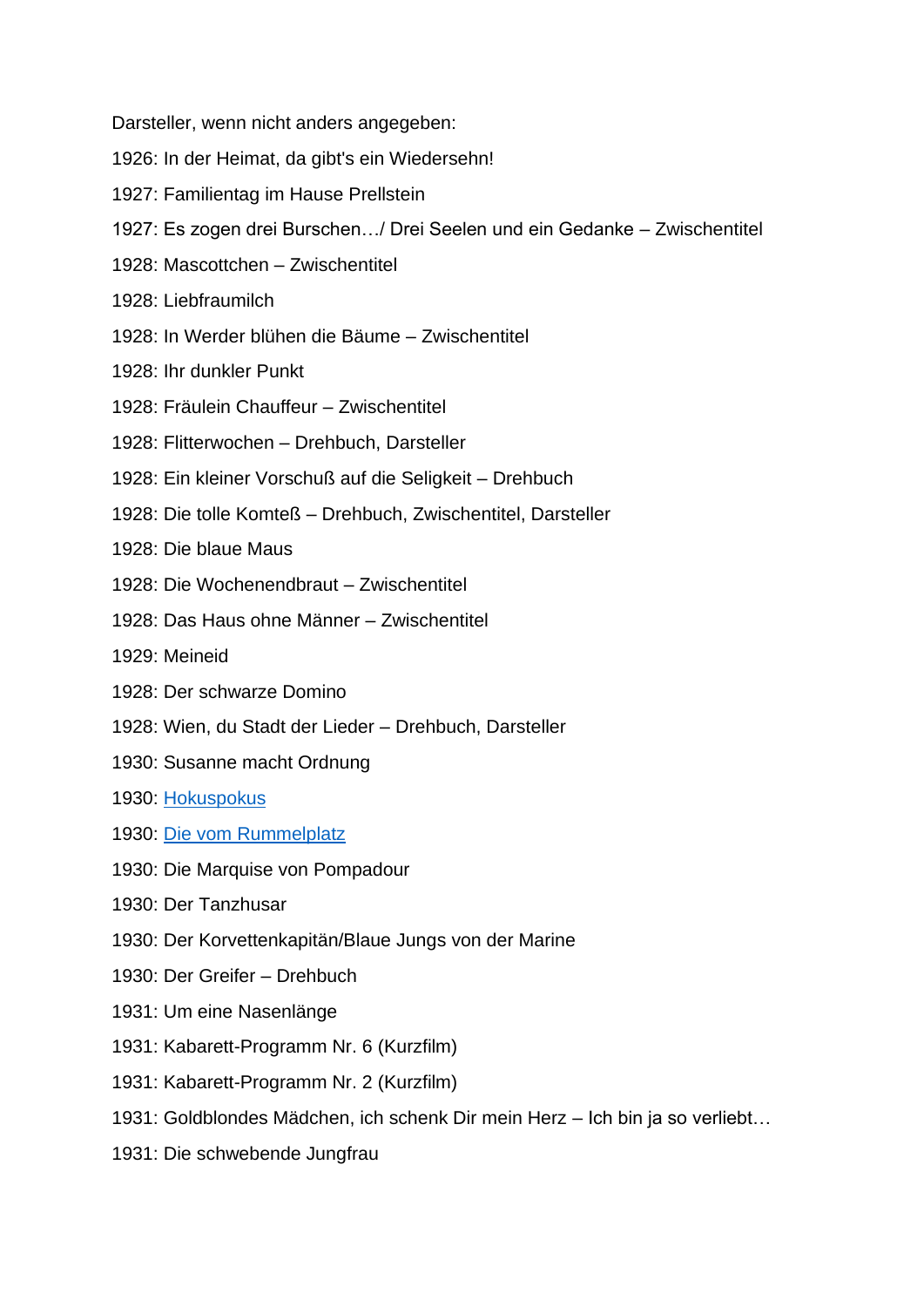- 1931: Der Storch streikt
- 1931: Der Schlemihl
- 1931: Der Hochtourist
- 1931: Schatten der Unterwelt
- 1932: Wer zahlt heute noch? (Kurzfilm)
- 1932: Wenn die Liebe Mode macht
- 1932: Revierkrank (Kurzfilm) Regie
- 1933: Mord im Kohlenkeller (Kurzfilm) Regie
- 1933: Kaczmarek als Rosenkavalier (Kurzfilm) Regie
- 1933: Herr Direktor engagiert (Kurzfilm)
- 1932: Die erste Instruktionsstunde (Kurzfilm) Regie
- 1932: Der falsche Hund (Kurzfilm) Regie, Drehbuch, Darsteller
- 1933: Hugo's Nachtarbeit (Kurzfilm) Regie, Drehbuch

# **Director**

- *Revierkrank* (short film, 1932)
- *Die erste Instruktionsstunde* (short film, 1932)
- *Kaczmarek als Rosenkavalier* (short film, 1932/33)
- *Hugos Nachtarbeit* (1933)

### **Film writer**

- *[It Attracted Three Fellows](https://en.wikipedia.org/wiki/It_Attracted_Three_Fellows)* (1928)
- *[Honeymoon](https://en.wikipedia.org/wiki/Honeymoon_(1928_German_film))* (1928)
- *[Miss Chauffeur](https://en.wikipedia.org/wiki/Miss_Chauffeur)* (1928)
- *[In Werder the Trees are in Bloom](https://en.wikipedia.org/wiki/In_Werder_the_Trees_are_in_Bloom)* (1928)
- *[The Weekend Bride](https://en.wikipedia.org/wiki/The_Weekend_Bride)* (1928)
- *[The Crazy Countess](https://en.wikipedia.org/wiki/The_Crazy_Countess)* (1928)
- *[The House Without Men](https://en.wikipedia.org/wiki/The_House_Without_Men)* (1928)
- *[A Small Down Payment on Bliss](https://en.wikipedia.org/wiki/A_Small_Down_Payment_on_Bliss)* (1928/29)
- *[Mascots](https://en.wikipedia.org/wiki/Mascots_(1929_film))* (1928/29)
- *[The Copper](https://en.wikipedia.org/wiki/The_Copper_(1930_film))* (1930)
- *Hugo's Nachtarbeit* (short film, 1933)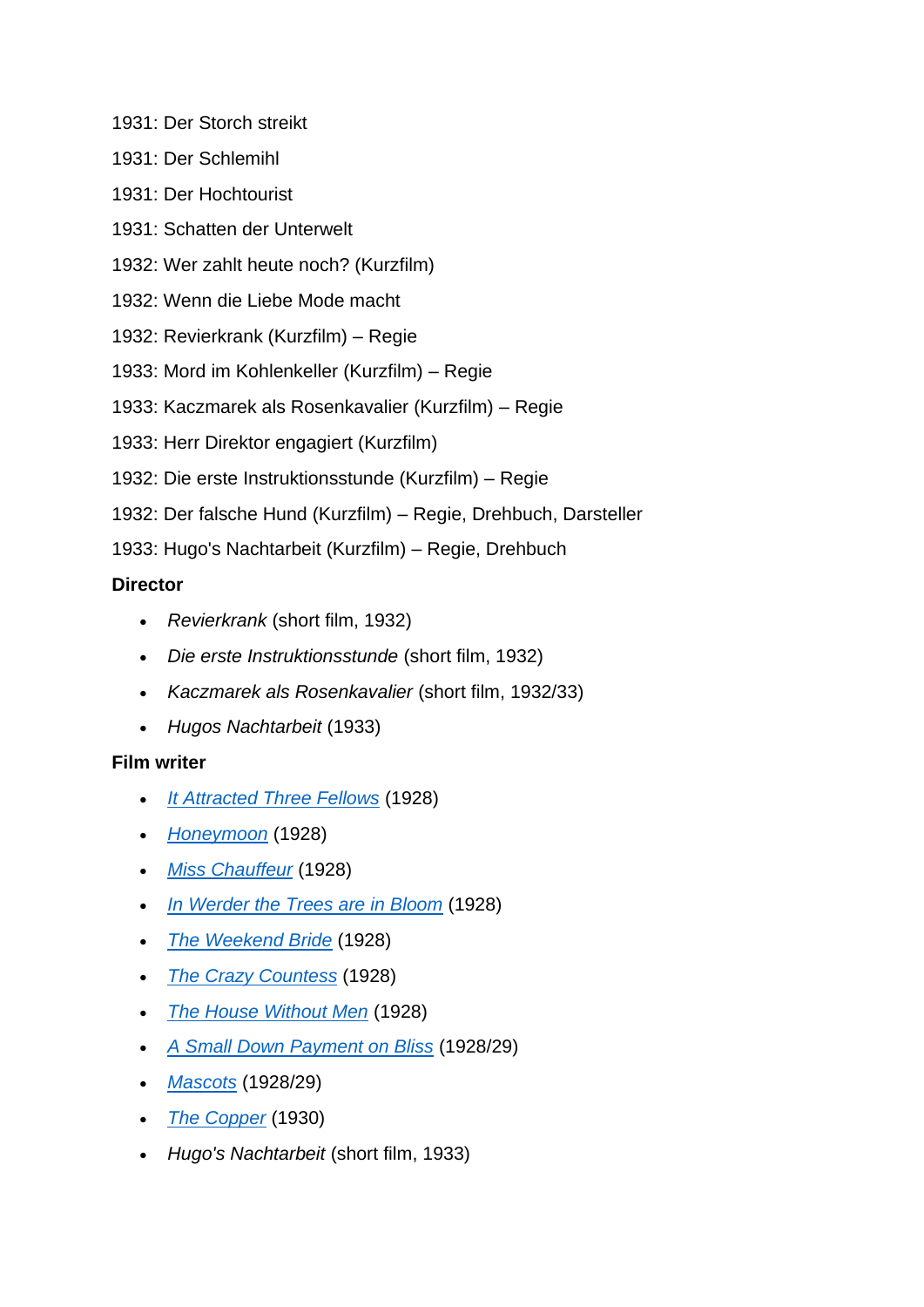### Recordings:

[Silvesterfeier](https://youtu.be/K51X1tP_4yQ) Wilhelm Bendow & Max Ehrlich 1930 [Das klingt, als wenn's ein Märchen wär'](https://youtu.be/k96lXu9uFzA) Max Ehrlich & Homocord-Orchester 1929 [Wer zahlt heutzutage?](https://youtu.be/9VL4dEy1xhM) Fritz Grünbaum & Max Ehrlich [Die Mädis vom Chantant](https://youtu.be/7OYPkkTRsLY) [Lieber Leierkastenmann](https://youtu.be/b4UsHvKekto)



## **Theatrical Apppearances**

- 1911 Max Reinhardt's Theater School
- 1912-1913 Deutsches Theater Berlin
	- Romeo und Julia
	- Hamlet
	- Der lebende Leichnam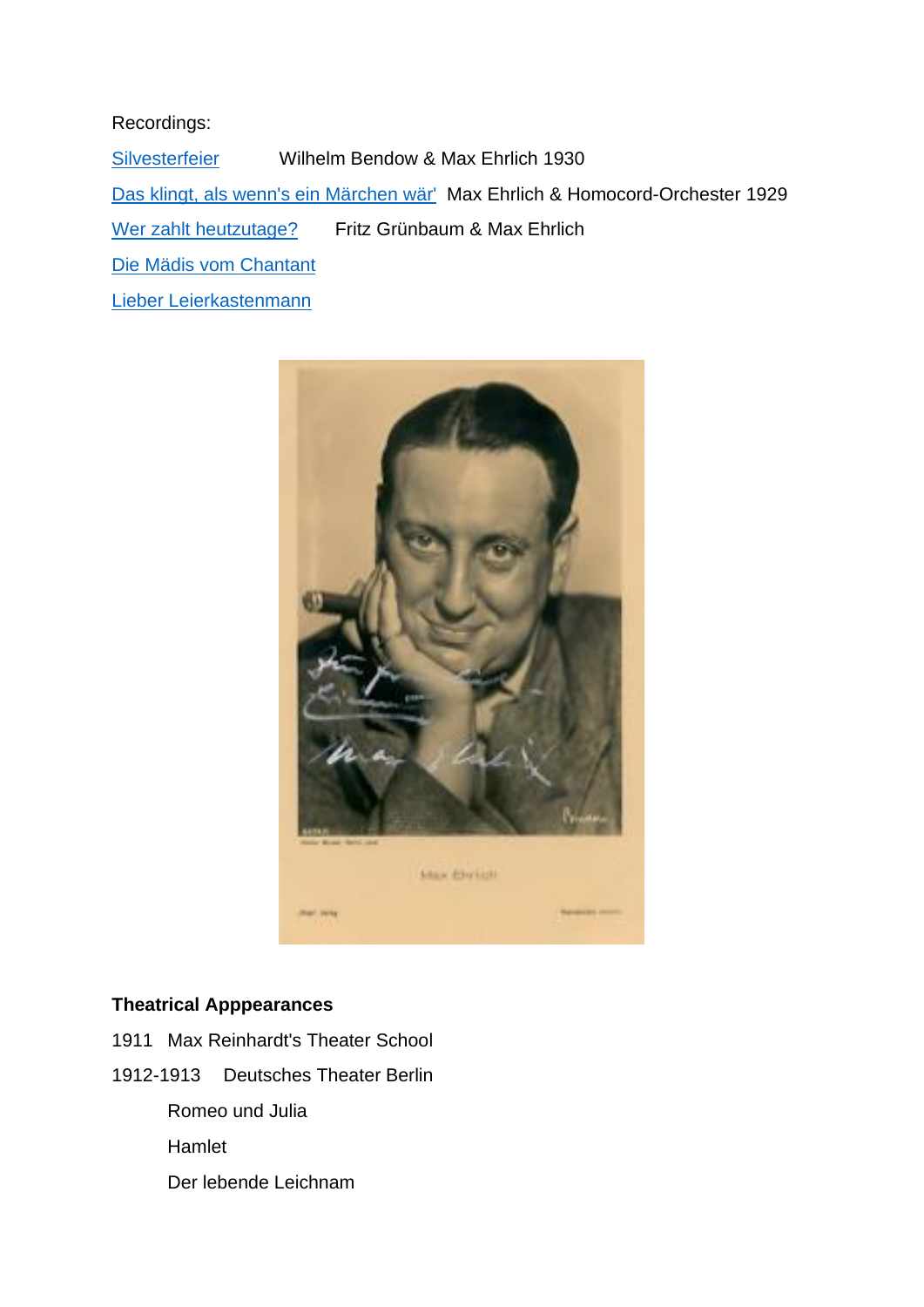#### Molière's George Dandin

- 1913-1914 Märkisches Wandertheater
- 1914/1915 Theater des Neuen Freien Bühne Berlin
- 1915-1920 Breslauer Schauspielhaus, Breslau
- 1919 Liebichkabarett, Breslau
- 1920 Reinhardt Deutsches Theater Berlin Offenbach's Schöner Helena Theater am Nollendorfplatz - Jettchen Gebert Berliner Staatsoper - Sidney Jones' Geisha Renaissance Theater, Berlin - Die Wunder-Bar Lessing Theater, Berlin - Dreimal Hochzeit
- 1922 Bonbonniere, Zurich Simpl, Vienna
- 1924 Hermann-Haller-Revue Theater am Admiralspalast, Berlin Noch und Noch
- 1925 Hermann-Haller-Revue Theater am Admiralspalast, Berlin Achtung! Hermann-Haller-Revue Theater am Admiralspalast, Berlin - Immer feste druff
- 1926 Charlott Casino, Berlin Tiergartenhof, Berlin
- 1927 Hermann-Haller-Revue Wann und wo
- 1928 Lustspielhaus, Berlin Kabarett der Komiker, Berlin - Kitty Macht Karriere
- 1929 Wintergarten, Berlin Matinee der Prominenten
- 1929 Max Reinhardt Production Von Monmarte zum Montklamott
- 1930 Rudolf Nelson Revue Der rote Faden
- 1931 Kabarettabend, Berlin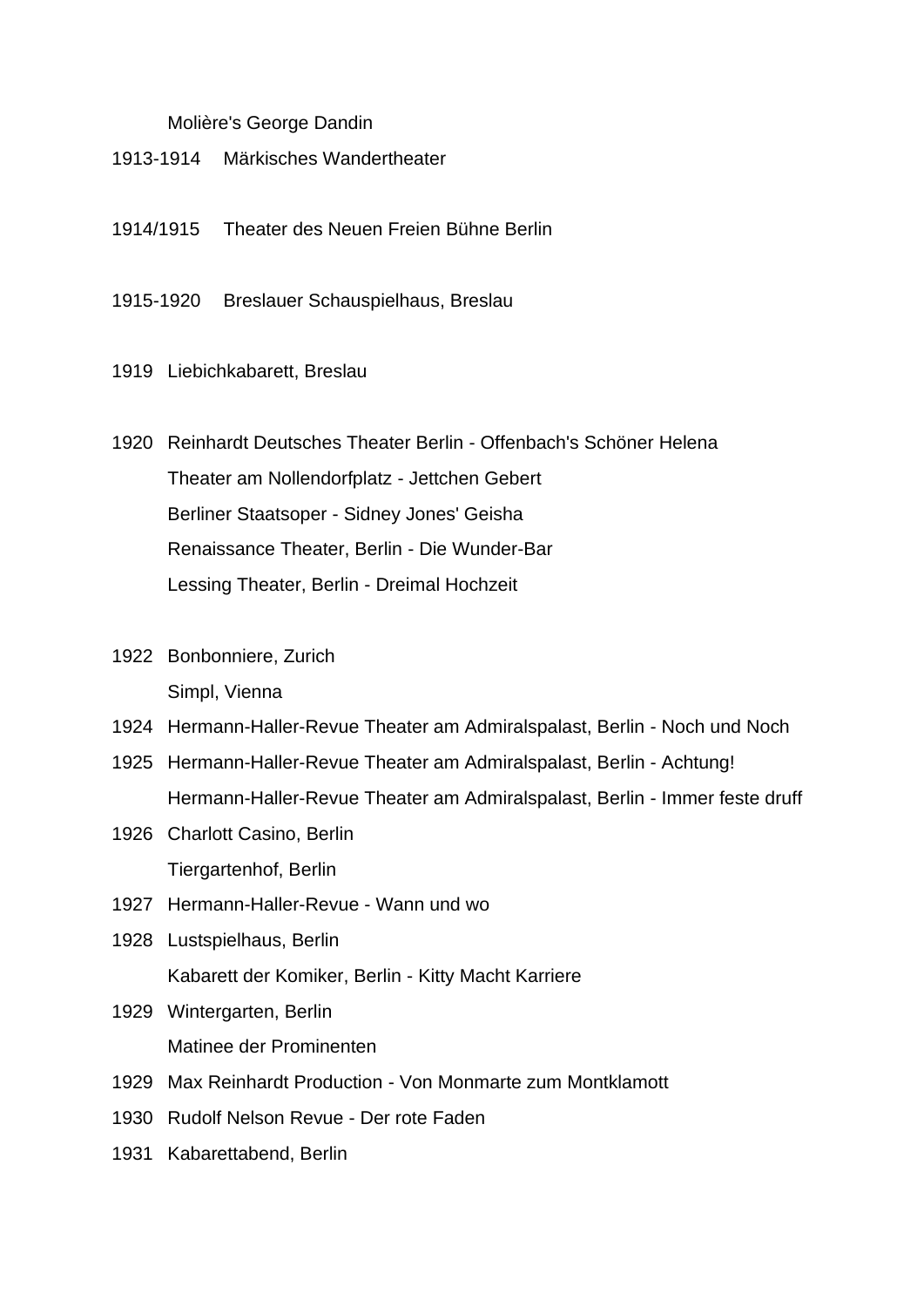Winterhilfe Veranstaltung, Berlin

Korso Kabarett - "Deutschlands führendes Kabarett"

1932 Kabarett der Komiker, Berlin Bendows Bunte Bühne Wintergarten, Berlin - Fünf im Käsewagen 1933 Prague Karlsbad - Rudolf Nelson Revue:

Rudolf Nelson Revue, Ronacher Theater, Vienna (Closed)

Rudolf Nelson Revue, Zurich

1934 Rudolf Nelson Revue, Louis David's Leidscheplein Theater, Amsterdam 1000 Takte Nelson Louis David's Leidscheplein Theater, Amsterdam - Etwas für Sie Kurhaus-Cabaret Scheveningen Rudolf Nelson Revue, Scheveningen

1935 Yugoslavia

#### **Jüdischer Kulturbund:**

- 1935 Berliner Theater Kleiner Faust, was nun? Kleinkunst-Abend Spiel im Schloss Café Leon, Lehniner Platz, Berlin Kunterbunt (Willy Rosen) Herr Direktor-bitte Vorschuss (Willy Rosen)
- 1936 Brüdervereinshaus, Berlin Alles dreht sich um Helena

Jüdischer Kulturbund (Kubu), Düsseldorf

Kleinkunstbühne Café Leon, Lehniner Platz, Berlin

Hamburg Jüdischer Kulturbund - Meine Schwester und ich

Kleinkunstbühne Schumann-Saal, Lützowstrasse, Berlin -Vorhang Auf! (Willy Rosen)

Jüdischer Kulturbund (Kubu), Hamburg - Vorhang Auf!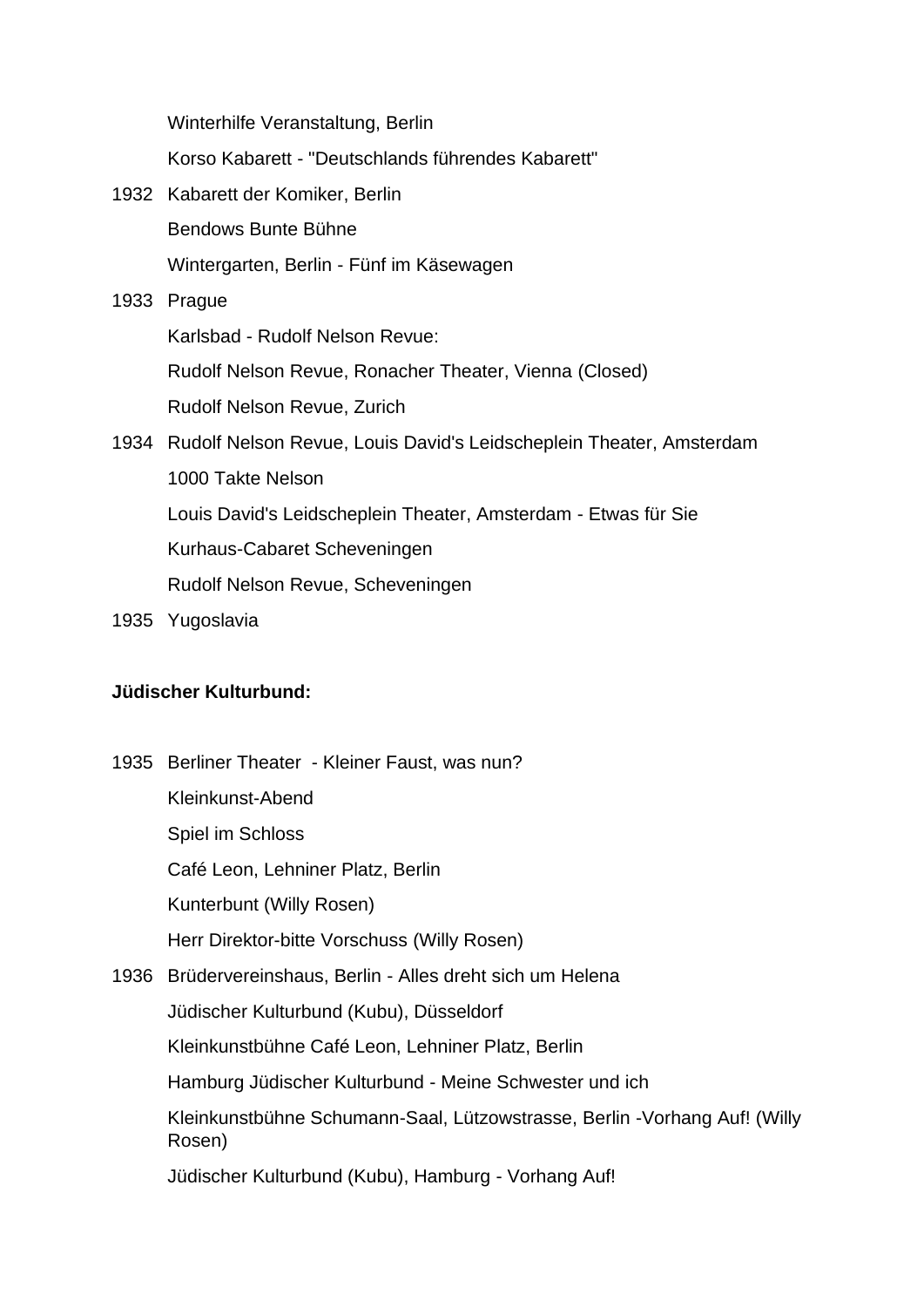1937 Kleinkunstbühne Schumann-Saal, Lützowstrasse, Berlin - Essig und Öl (Willy Rosen)

Kulturbund Chemnitz - Heiterer Abend

Kleinkunstbühne Logenhaus, Kleiststrasse, Berlin - Bitte einsteigen! (Willy Rosen)

Jüdischer Kulturbund (Kubu), Hamburg - Herr Direktor-bitte Vorschuss

Jüdischer Kulturbund (Kubu), Rhein-Ruhr - Heiterer Abend

Bruedervereinsthaus Kurfuerstenstrasse - Bitte einsteigen!

Kleinkunstbühne im neuen Kulturbundsaal, Kommandantenstrasse, Berlin - Von Romeo bis Streichquartett

1938 Kleinkunstbühne Kulturbundsaal, Kommandantenstrasse, Berlin - Warum lügst du Cherie?

Theater der Jüdschen Schulen, Berlin - Das Extemporale

1938 Jüdischer Kulturbund (Kubu), Hamburg - Von Romeo bis Streichquartett

Jüdischer Kulturbund (Kubu), Berlin - Die Schöne Helena

Jüdischer Kulturbund (Kubu), Berlin - Drei Einakten Courtelines

Jüdischer Kulturbund (Kubu), Berlin - Arm wie eine Kirchenmaus

Jüdischer Kulturbund (Kubu), Rhein-Ruhr - Arm wie eine Kirchenmaus

Kleinkunstbühne Kulturbundsaal, Kommandantenstrasse, Berlin - Gemischtes Kompott (Willy Rosen)

1939 Jüdischer Kulturbund (Kubu), Berlin - Shakespeares, Wintermärchen

Kulturbundtheater, Berlin - Revue der Revuen (Three final performances)

Willy Rosen's Prominenten Cabaret, Spa Season in Scheveningen - Volle kracht vooruit

Willy Rosen's Prominenten Cabaret, Summer Season in the Lutine Palace, Scheveningen - 1000 Worte Humor or Juist verschenen

Willy Rosen's Prominenten Cabaret, Summer Season in the Lutine Palace, Scheveningen - Melodie des Lachens

Willy Rosen's Prominenten Cabaret, Summer Season in the Lutine Palace, Scheveningen - Tempo! Tempo!

Willy Rosen's Prominenten Cabaret, Summer Season in the Lutine Palace, Scheveningen - Schevenigen Lacht

1941 De Kamerspielers – Muzieklyceum Alb. Hahnplantsoen 2-4, Amsterdam Hun Tweede Cabaret-Programma